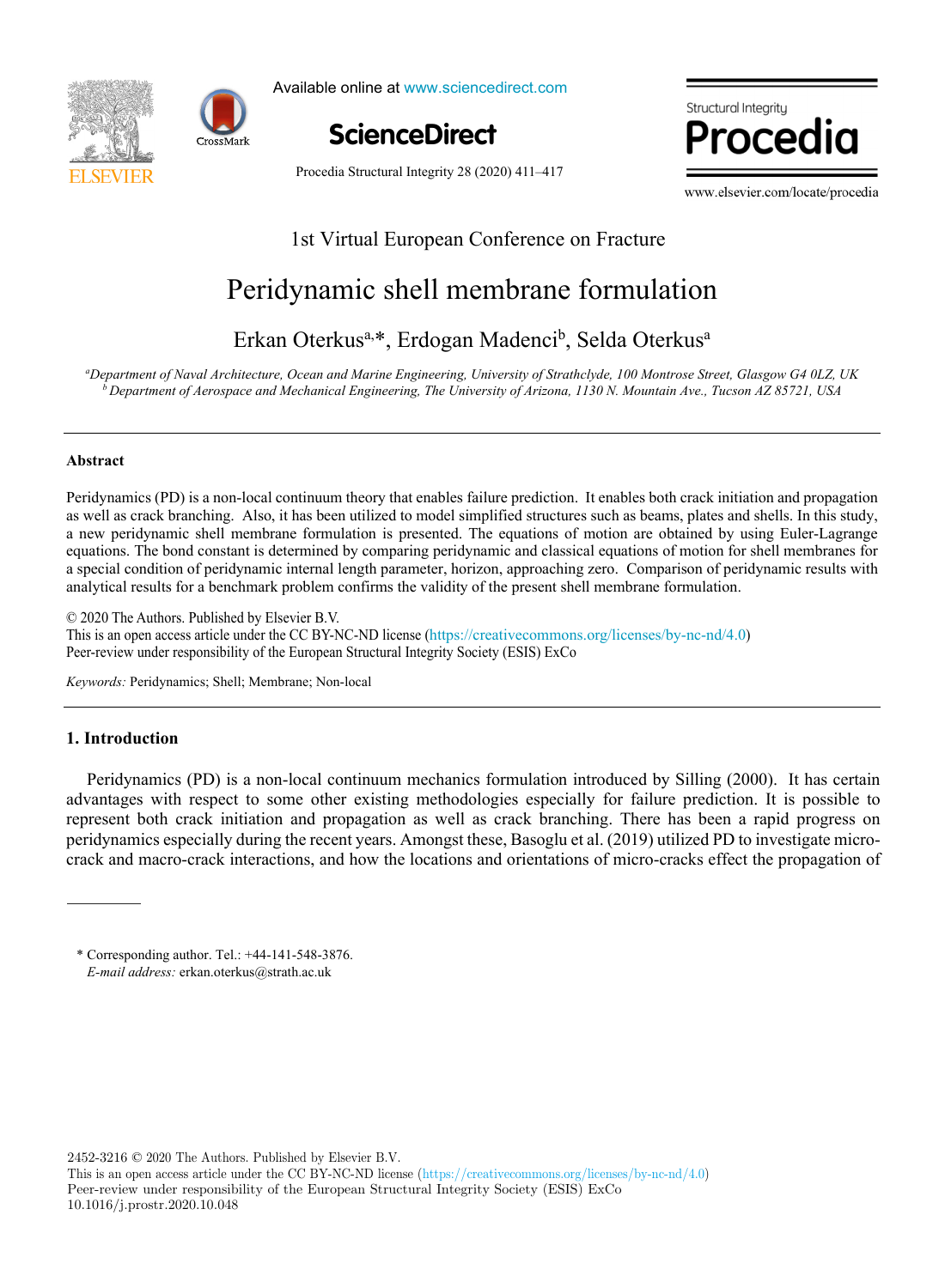a macro-crack. Imachi et. al. (2019) developed a new concept called new transition bond and demonstrated its capability for dynamic fracture analysis. In addition, dynamic crack arrest phenomenon was studied by Imachi et. al. (2020). Kefal et. al. (2019) utilized peridynamics for topology optimization of cracked structures. Liu et. al. (2018) used peridynamics to model fracture of zigzag graphene sheets. Oterkus and Madenci (2012a,b) presented a peridynamic formulation suitable to model fiber-reinforced composites. This formulation was utilized by Oterkus et. al. (2010a) to predict damage growth from loaded composite fastener holes. Oterkus et. al. (2010b) developed a peridynamic model for fatigue analysis. In addition, Oterkus et. al. (2012) performed impact damage assessment of reinforced concrete. Vazic et. al. (2017) also investigated the micro-crack and macro-crack interactions by only considering parallel micro-cracks with respect to the macro-crack. De Meo et. al. (2016) and Zhu et. al. (2016) used peridynamics to predict granular fracture in polycrystalline materials. PD can also be used for multiphysics analysis. For example, De Meo and Oterkus (2017) simulated evolution of pitting corrosion by using peridynamics. De Meo et. al. (2017) further extended this study by examining the onset, propagation, and interaction of multiple cracks generated from corrosion pits. Diyaroglu et. al. (2017a) introduced peridynamic diffusion model and implemented in finite element framework. Moreover, Oterkus et. al. (2014) and Diyaroglu et al. (2017b) utilized PD for moisture concentration analysis which is an important concern for electronic packages. Wang et. al. (2018) utilized peridynamics to study the fracture evolution during lithiation process. An extensive review on peridynamics research is given in Madenci and Oterkus (2014) and Javili et. al. (2019).

Peridynamics has also been utilized to model simplified structures such as beams, plates and shells. Taylor and Steigmann (2015) developed a peridynamic formulation for thin plates. Yang et. al. (2020) introduced peridynamic Kirchhoff plate formulation using state-based peridynamics. O'Grady and Foster (2014a,b) derived Euler beam and Kirchhoff plate formulations within non-ordinary state-based framework. Diyaroglu et. al. (2015) proposed peridynamic Timoshenko beam and Mindlin plate formulations by taking into account transverse shear deformations. In another study, Vazic et. al. (2020) developed a peridynamic model for a Mindlin plate resting on a Winkler elastic foundation. Yang et. al. (2019) demonstrated how to implement peridynamic beam and plate formulations in finite element framework. In this study, a new peridynamic formulation is presented specifically for shell membranes. The formulation is obtained by using Euler-Lagrange equation. The formulation is compared with the classical formulation as the peridynamic length scale parameter, horizon, approaches zero. A benchmark problem is considered for validation, and peridynamic solution captures the analytical solution.

#### **2. Peridynamic shell membrane formulation**



Fig. 1. Shell membrane geometry (left) and solution domain (right).

In this section, derivation of peridynamic shell membrane formulation is presented. For the geometry, a cylindrical shell membrane is considered as shown in Fig. 1. Cylindrical coordinate system is utilized by defining the coordinates; *x* : axial direction,  $\theta$  : tangential direction and *r* : radial direction. To simplify the calculations, an imaginary cut is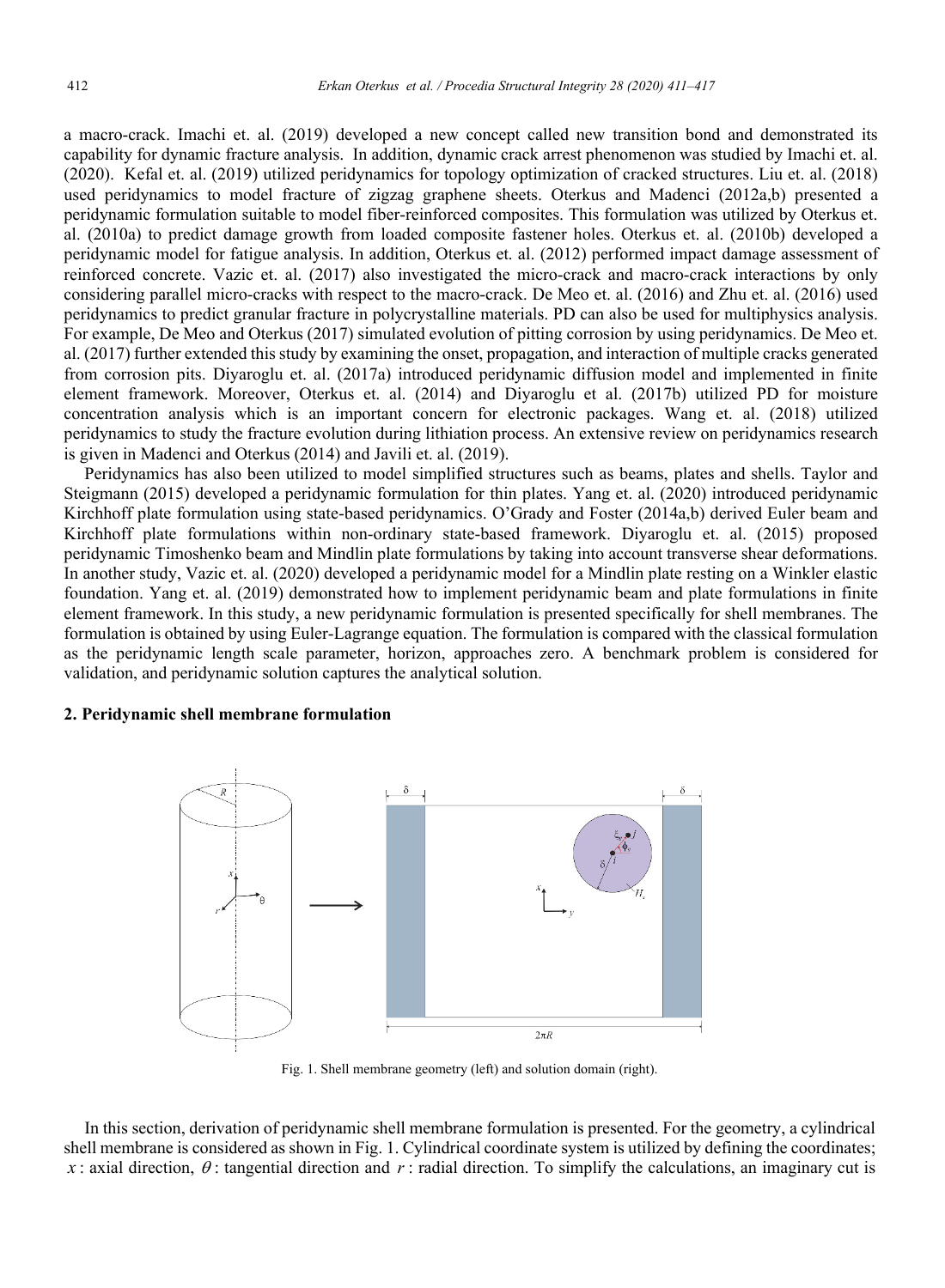introduced and the cylindrical domain is mapped into a 2-Dimensional domain. In the 2-Dimensional domain *y* -axis corresponds to tangential direction. Since the geometry is a cylinder, there should be a continuity of interactions between material points located at the left and right edges of the 2-Dimensional domain (blue regions). Each material point has three degrees of freedom;  $u$ ,  $\theta$  and  $w$  which correspond to displacement components in axial, tangential and radial directions.

To obtain the equations of motion of peridynamic shell membrane formulation, Euler-Lagrange equations are utilized as

$$
\frac{d}{dt}\frac{\partial L}{\partial \dot{u}_i} - \frac{\partial L}{\partial u_i} = 0\tag{1a}
$$

$$
\frac{d}{dt}\frac{\partial L}{\partial \dot{\theta}_i} - \frac{\partial L}{\partial \theta_i} = 0\tag{1b}
$$

$$
\frac{d}{dt}\frac{\partial L}{\partial \dot{w}_i} - \frac{\partial L}{\partial w_i} = 0
$$
\n(1c)

where the Lagrangian, *L* , is defined as

$$
L = T - U \tag{2}
$$

In Eq. (2), the total kinetic energy, *T* and total potential energy, *U* of the system can be expressed as

$$
T = \frac{1}{2} \sum_{i=1}^{M} \rho V_i \left( \dot{u}_i^2 + \dot{\theta}_i^2 + \dot{w}_i^2 \right)
$$
 (3a)  

$$
U = \frac{1}{2} \sum_{i=1}^{M} \sum_{j=1}^{\lambda_i} \left[ \frac{c \left( \left( u_j - u_i \right) \cos \phi_{ij} + \left( \mathcal{G}_j - \mathcal{G}_i \right) \sin \phi_{ij} - \frac{1}{2R} \left( w_i + w_j \right) \xi_{ij} \sin^2 \phi_{ij} \right)^2}{2 \xi_{ij}} \right] V_j V_i - \left( b_i^u u_i + b_i^{\theta} \mathcal{G}_i + b_i^w w_i \right) V_i
$$
 (3b)

where M is the total number of points in the solution domain,  $\lambda_i$  is the number of material points inside the horizon of the material point  $i$ ,  $R$  is the radius of the cylinder,  $c$  is the bond constant,  $V$  is the volume of the material point,  $\xi_{ij}$  and  $\phi_{ij}$  are the length and orientation of the bond between material points *i* and *j*, respectively. In Eq. (3b),  $b_i^{\mu}$ ,  $b_i^{\beta}$  and  $b_i^{\gamma}$  represent body load components in axial, tangential and radial directions, respectively. By substituting Eqs. (3a,b) in Eqs. (2) and (1a-c) yields the equations of motion of the peridynamic shell membrane formulation as

$$
\rho \ddot{u}_i - \sum_{j=1}^{\lambda} \left( \frac{c \left( (u_j - u_i) \cos^2 \varphi_{ij} + (\vartheta_j - \vartheta_i) \sin \varphi_{ij} \cos \varphi_{ij} - \frac{1}{2R} (w_i + w_j) \xi_{ij} \sin^2 \varphi_{ij} \cos \varphi_{ij} \right)}{\xi_{ij}} \right) V_j - b_i^u = 0 \tag{4a}
$$

$$
\rho \ddot{\theta}_{i} - \sum_{j=1}^{\lambda} \left( \frac{c \left( \left( u_{j} - u_{i} \right) \sin \varphi_{ij} \cos \varphi_{ij} + \left( \vartheta_{j} - \vartheta_{i} \right) \sin^{2} \varphi_{ij} - \frac{1}{2R} \left( w_{i} + w_{j} \right) \xi_{ij} \sin^{3} \varphi_{ij} \right)}{\xi_{ij}} \right) V_{j} - b_{i}^{\beta} = 0 \tag{4b}
$$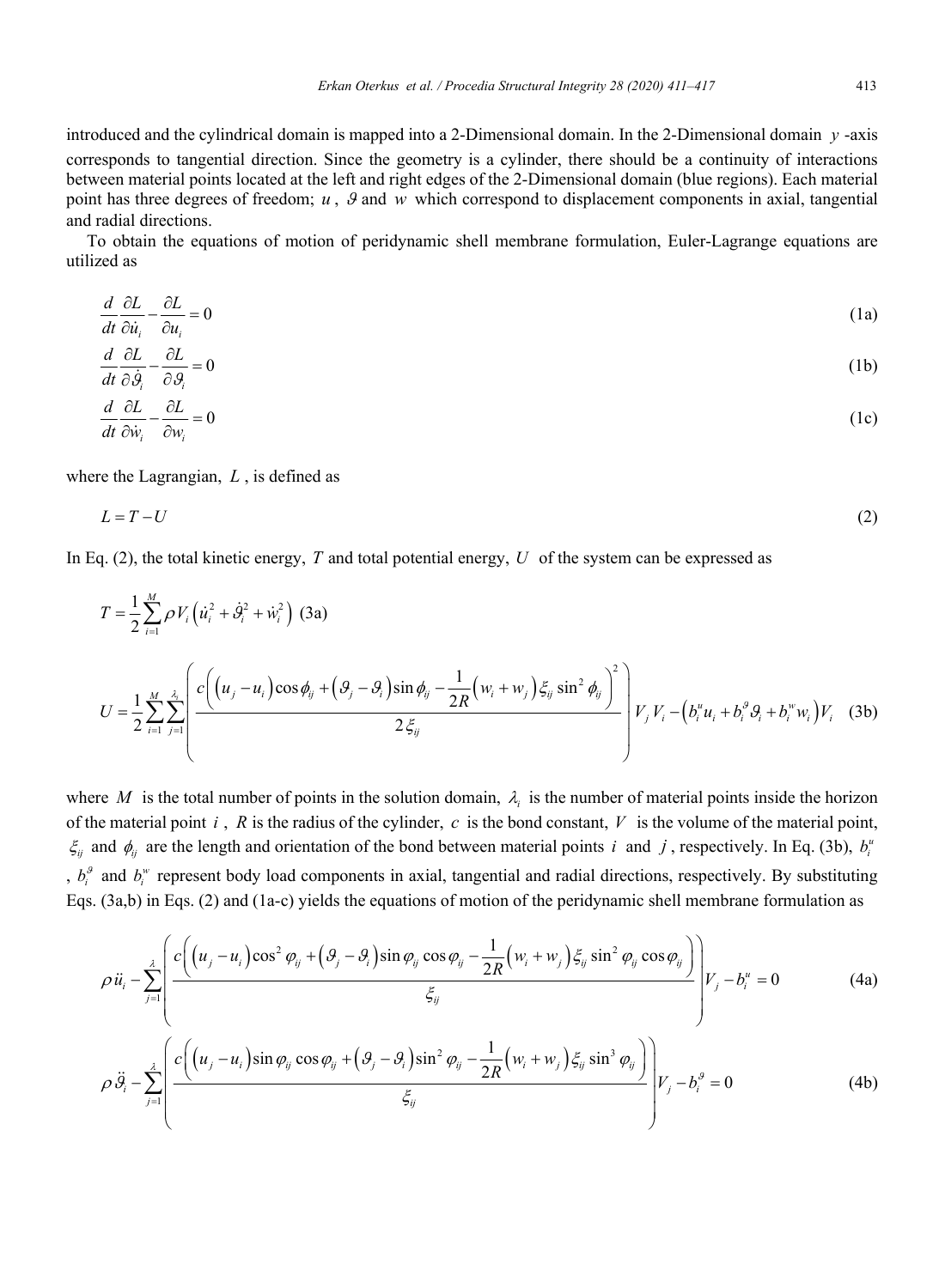$$
\rho \ddot{w}_i - \sum_{j=1}^{\lambda} \left( c \left( \left( u_j - u_i \right) \cos \varphi_{ij} + \left( \vartheta_j - \vartheta_i \right) \sin \varphi_{ij} - \frac{1}{2R} \left( w_i + w_j \right) \xi_{ij} \sin^2 \varphi_{ij} \right) \left( \frac{1}{2R} \sin^2 \varphi_{ij} \right) \right) V_j - b_i^{\omega} = 0 \tag{4c}
$$

The peridynamic equations of motion given in Eqs. (4a-c) can be verified by comparing them against classical equations of motion for the shell membrane for the special case of the horizon size approaches zero, i.e.  $\delta \to 0$ . They can be written as

$$
\rho \ddot{u}_i = \frac{E}{2(1 - v^2)} \left( 2u_{i,xx} + \frac{(1 + v)}{R} \partial_{i,x\theta} - \frac{2v}{R} w_{i,x} + \frac{(1 - v)}{R^2} u_{i,\theta\theta} \right) + b_i^u
$$
\n(5a)

$$
\rho \ddot{\theta}_{i} = \frac{E}{2(1-\nu^{2})} \left( \frac{(1+\nu)}{R} u_{i,x\theta} + (1-\nu) \theta_{i,xx} + \frac{2}{R^{2}} \theta_{i,\theta\theta} - \frac{2}{R^{2}} w_{i,\theta} \right) + b_{i}^{\theta}
$$
(5b)

$$
\rho \ddot{w}_i = \frac{E}{(1 - v^2)} \left( \frac{1}{R^2} \mathcal{G}_{i,\theta} - \frac{1}{R^2} w_i + \frac{v}{R} u_{i,x} \right) + b_i^w
$$
\n(5c)

where  $\rho$  is density, *E* is elastic modulus and  $\nu$  is Poisson's ratio. In Eqs. (5a-c), "dot" symbol represents derivative with respect to time whereas "comma" symbol represents derivative with respect to space.

For the horizon size converging to zero, the displacement components of the material point *j* can be expressed in terms of the displacement components of the material point *i* by using Taylor's expansion up to the second order as

$$
u_{j} = u_{i} + u_{i,x} (x_{j} - x_{i}) + \frac{1}{R} u_{i,\theta} R(\theta_{j} - \theta_{i}) + \frac{1}{2!} u_{i,x} (x_{j} - x_{i})^{2} + \frac{1}{R} u_{i,x\theta} R(x_{j} - x_{i}) (\theta_{j} - \theta_{i}) + \frac{1}{2!R^{2}} u_{i,\theta\theta} R^{2}(\theta_{j} - \theta_{i})^{2}
$$
 (6a)

$$
\mathcal{G}_j = \mathcal{G}_i + \mathcal{G}_{i,x}\left(x_j - x_i\right) + \frac{1}{R}\mathcal{G}_{i,\theta}R\left(\theta_j - \theta_i\right) + \frac{1}{2!}\mathcal{G}_{i,x}\left(x_j - x_i\right)^2 + \frac{1}{R}\mathcal{G}_{i,x\theta}R\left(x_j - x_i\right)\left(\theta_j - \theta_i\right) + \frac{1}{2!R^2}\mathcal{G}_{i,\theta\theta}R^2\left(\theta_j - \theta_i\right)^2 \tag{6b}
$$

$$
w_j = w_i + w_{i,x} (x_j - x_i) + \frac{1}{R} w_{i,\theta} R(\theta_j - \theta_i) + \frac{1}{2!} w_{i,xx} (x_j - x_i)^2 + \frac{1}{R} w_{i,x\theta} R(x_j - x_i) (\theta_j - \theta_i) + \frac{1}{2!R^2} w_{i,\theta\theta} R^2(\theta_j - \theta_i)^2
$$
 (6c)

By using the relationships

$$
x_j - x_i = \xi_{ij} \cos \phi_{ij} \tag{7a}
$$

$$
\mathcal{G}_j = \mathcal{G}_i + \mathcal{G}_{i,x}\left(x_j - x_i\right) + \frac{1}{R}\mathcal{G}_{i,\theta}R\left(\theta_j - \theta_i\right) + \frac{1}{2!}\mathcal{G}_{i,x}\left(x_j - x_i\right)^2 + \frac{1}{R}\mathcal{G}_{i,x\theta}R\left(x_j - x_i\right)\left(\theta_j - \theta_i\right) + \frac{1}{2!R^2}\mathcal{G}_{i,\theta\theta}R^2\left(\theta_j - \theta_i\right)^2 \tag{7b}
$$

Eqs. (6a-c) can be rewritten as

$$
u_j = u_i + u_{i,x} \xi_{ij} \cos \phi_{ij} + \frac{1}{R} u_{i,\theta} \xi_{ij} \sin \phi_{ij} + \frac{1}{2!} u_{i,xx} \xi_{ij}^2 \cos^2 \phi_{ij} + \frac{1}{R} u_{i,x\theta} \xi_{ij}^2 \sin \phi_{ij} \cos \phi_{ij} + \frac{1}{2!R^2} u_{i,\theta\theta} \xi_{ij}^2 \sin^2 \phi_{ij}
$$
(8a)

$$
\mathcal{G}_j = \mathcal{G}_i + \mathcal{G}_{i,x} \xi_{ij} \cos \phi_{ij} + \frac{1}{R} \mathcal{G}_{i,\theta} \xi_{ij} \sin \phi_{ij} + \frac{1}{2!} \mathcal{G}_{i,x} \xi_{ij}^2 \cos^2 \phi_{ij} + \frac{1}{R} \mathcal{G}_{i,x\theta} \xi_{ij}^2 \sin \phi_{ij} \cos \phi_{ij} + \frac{1}{2!R^2} \mathcal{G}_{i,\theta\theta} \xi_{ij}^2 \sin^2 \phi_{ij}
$$
(8b)

$$
w_j = w_i + w_{i,x} \xi_{ij} \cos \phi_{ij} + \frac{1}{R} w_{i,\theta} \xi_{ij} \sin \phi_{ij} + \frac{1}{2!} w_{i,xx} \xi_{ij}^2 \cos^2 \phi_{ij} + \frac{1}{R} w_{i,x\theta} \xi_{ij}^2 \sin \phi_{ij} \cos \phi_{ij} + \frac{1}{2!R^2} w_{i,\theta\theta} \xi_{ij}^2 \sin^2 \phi_{ij}
$$
(8c)

The volume of the material point *j* for an incremental volume can be expressed as

$$
V_j = h \xi \, d \xi \, d\phi \tag{9}
$$

Then, the equations of motion of the peridynamic shell membrane formulation given in Eqs. (4a-c) can be written in integral form as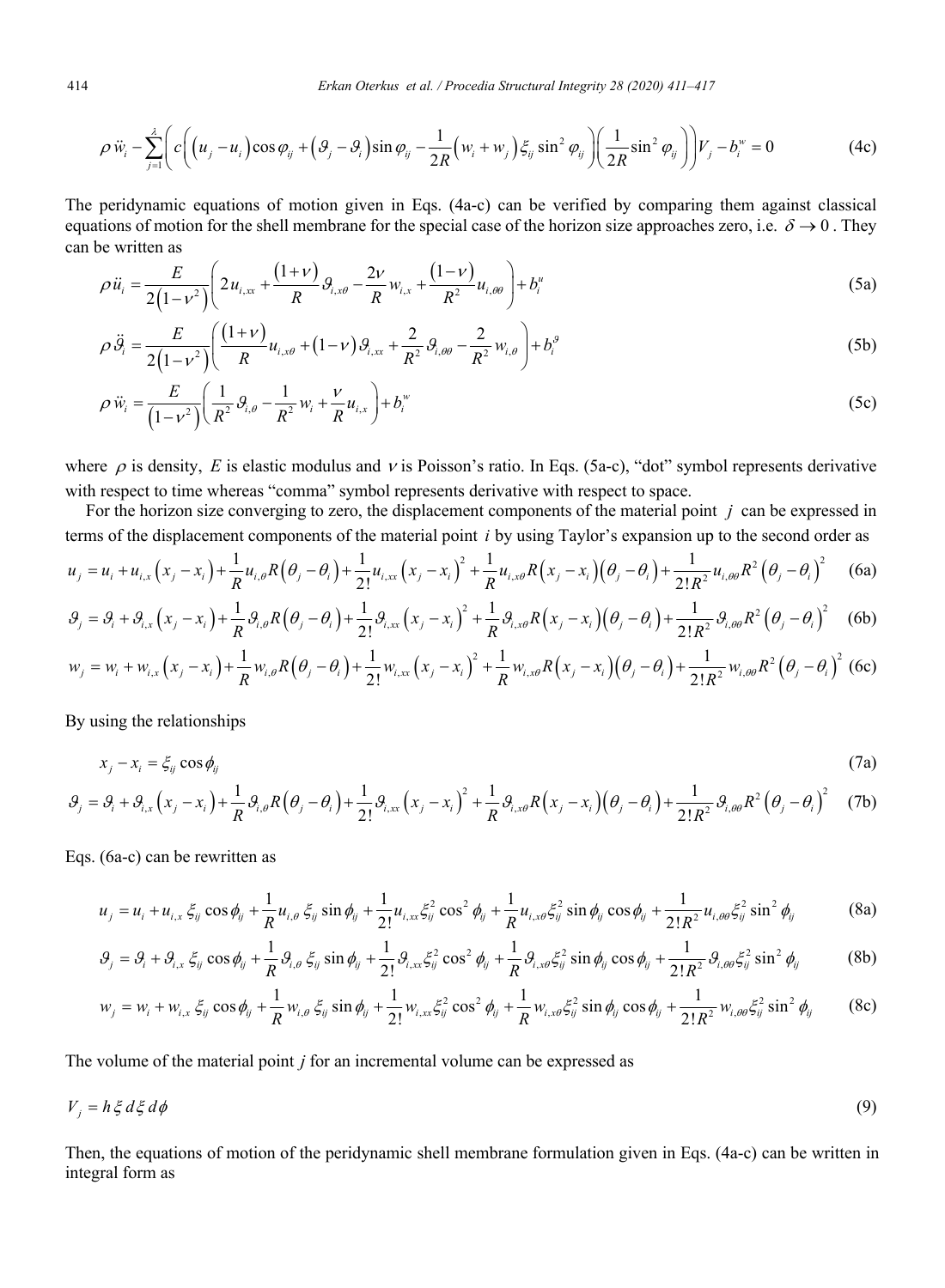$$
\rho \ddot{u}_i = h \int_0^{\delta 2\pi} \left( \frac{c \left( \left( u_j - u_i \right) \cos^2 \phi + \left( \vartheta_j - \vartheta_i \right) \sin \phi \cos \phi - \frac{1}{2R} \left( w_i + w_j \right) \xi \sin^2 \phi \cos \phi \right)}{\xi} \right) \xi d\xi d\phi \tag{10a}
$$

$$
\rho \ddot{\theta}_{i} = h \int_{0}^{\delta} \int_{0}^{2\pi} \left( \frac{c \left( (u_{j} - u_{i}) \sin \phi \cos \phi + (\theta_{j} - \theta_{i}) \sin^{2} \phi - \frac{1}{2R} (w_{i} + w_{j}) \xi \sin^{3} \phi \right)}{\xi} \right) \xi d\xi d\phi
$$
\n(10b)

$$
\rho \ddot{w}_i = h \int_0^{\delta} \int_0^{\delta} \left( c \left( \left( u_j - u_i \right) \cos \phi + \left( \mathcal{G}_j - \mathcal{G}_i \right) \sin \phi - \frac{1}{2R} \left( w_i + w_j \right) \xi \sin^2 \phi \right) \left( \frac{1}{2R} \sin^2 \phi \right) \right) \xi \, d\xi \, d\phi \tag{10c}
$$

After substituting Eqs. (8a-c) in Eqs. (10a-c) and performing integrations result in

$$
\rho \ddot{u}_i = \frac{c \, h \, \pi \, \delta^3}{16} \bigg( 2 u_{i,xx} + \frac{2}{3R^2} u_{i,\theta\theta} + \frac{4}{3R} \, \vartheta_{i,x\theta} - \frac{2}{3R} w_{i,x} \bigg) \tag{11a}
$$

$$
\rho \ddot{\theta}_{i} = \frac{c h \pi \delta^{3}}{16} \left( \frac{4}{3R} u_{i,x\theta} + \frac{2}{3} \theta_{i,xx} + \frac{2}{R^{2}} \theta_{i,\theta\theta} - \frac{2}{R^{2}} w_{i,\theta} \right)
$$
(11b)

$$
\rho \ddot{w}_i = \frac{c \, h \, \pi \, \delta^3}{8} \left( \frac{1}{R^2} \, \mathcal{G}_{i,\theta} - \frac{1}{R^2} \, w_i + \frac{1}{3R} u_{i,x} \right) \tag{11c}
$$

Please note that the equations of motion obtained from peridynamics given in Eqs. (11a-c) have the same form as the classical equations of motion given in Eqs. (5a-c). By equating Eqs. (11a-c) and (5a-c) yields the following relationships

$$
c = \frac{9E}{\pi h \delta^3} \tag{12a}
$$

and

$$
v = \frac{1}{3} \tag{12b}
$$

#### **3. Numerical results**

In order to validate the current peridynamic shell membrane formulation, an isotropic cylindrical shell having 1m edge length, 0.1592 m radius and 0.01 m thickness is considered. The elastic modulus and Poisson's ratio are specified as 200 GPa and 1/3, respectively. As shown in Fig. 1, the cylindrical shell geometry is mapped into a 2-Dimensional domain for numerical solution. For spatial discretization, a discretization size of  $\Delta = 0.01$ m is utilized. The horizon size size is chosen as  $\delta = 3\Delta$ . The steady-state solution is obtained by using adaptive dynamic relaxation scheme presented in Kilic and Madenci (2010). A uni-axial loading condition in the *x*-direction is applied as a body load with an amount of  $5 \times 10^9$  N/m<sup>3</sup> along a region of 0.04 m at the top and bottom edges. Since the 2-Dimensional domain is used for the numerical solution of the cylindrical shell, an additional condition is enforced so that the material points at the left and right edges of the solution domain inside a region with a thickness of horizon size interact with each other.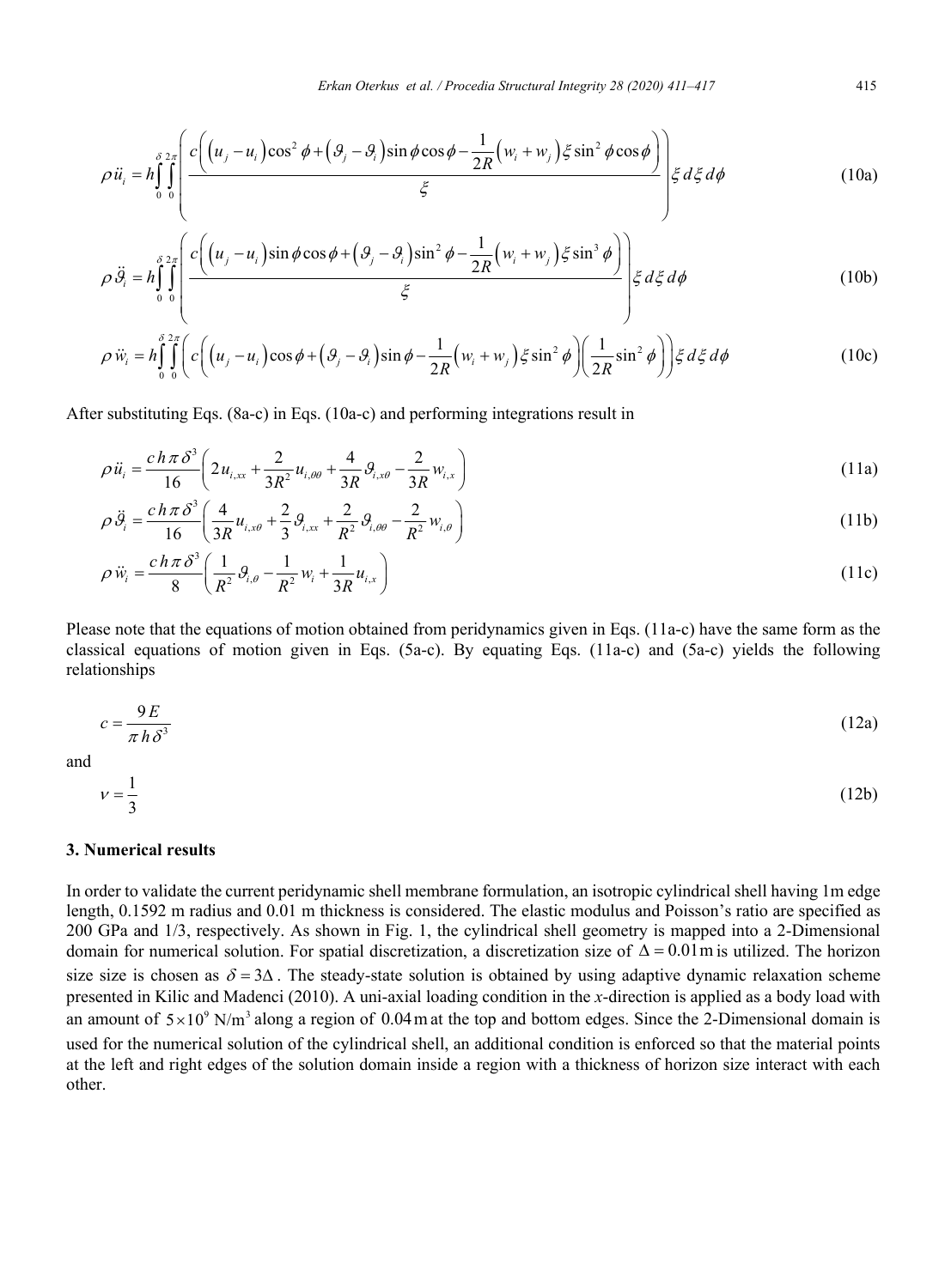

Fig. 2. Variation of axial displacements along the axial direction (Red: PD, Green: Analytical).

Variation of axial displacements along the axial direction and radial displacements along the tangential direction are shown in Figs. 2 and 3, respectively. PD results are compared against the analytical solutions and a very good agreement is observed between the two solutions.



Fig. 3. Variation of radial displacements along the tangential direction (Red: PD, Green: Analytical).

## **4. Conclusions**

In this study, a new peridynamic formulation was presented for shell membranes. Peridynamic equations were obtained by using Euler-Lagrange equations. The bond constant expression was determined by comparing peridynamic equations of motion against classical equations of motion for a special case of horizon converging to zero. To validate the newly developed peridynamic formulation, a cylindrical shell membrane subjected to tension loading was considered. Peridynamic results were compared against finite element analysis solutions and a very good agreement was observed between the two solutions.